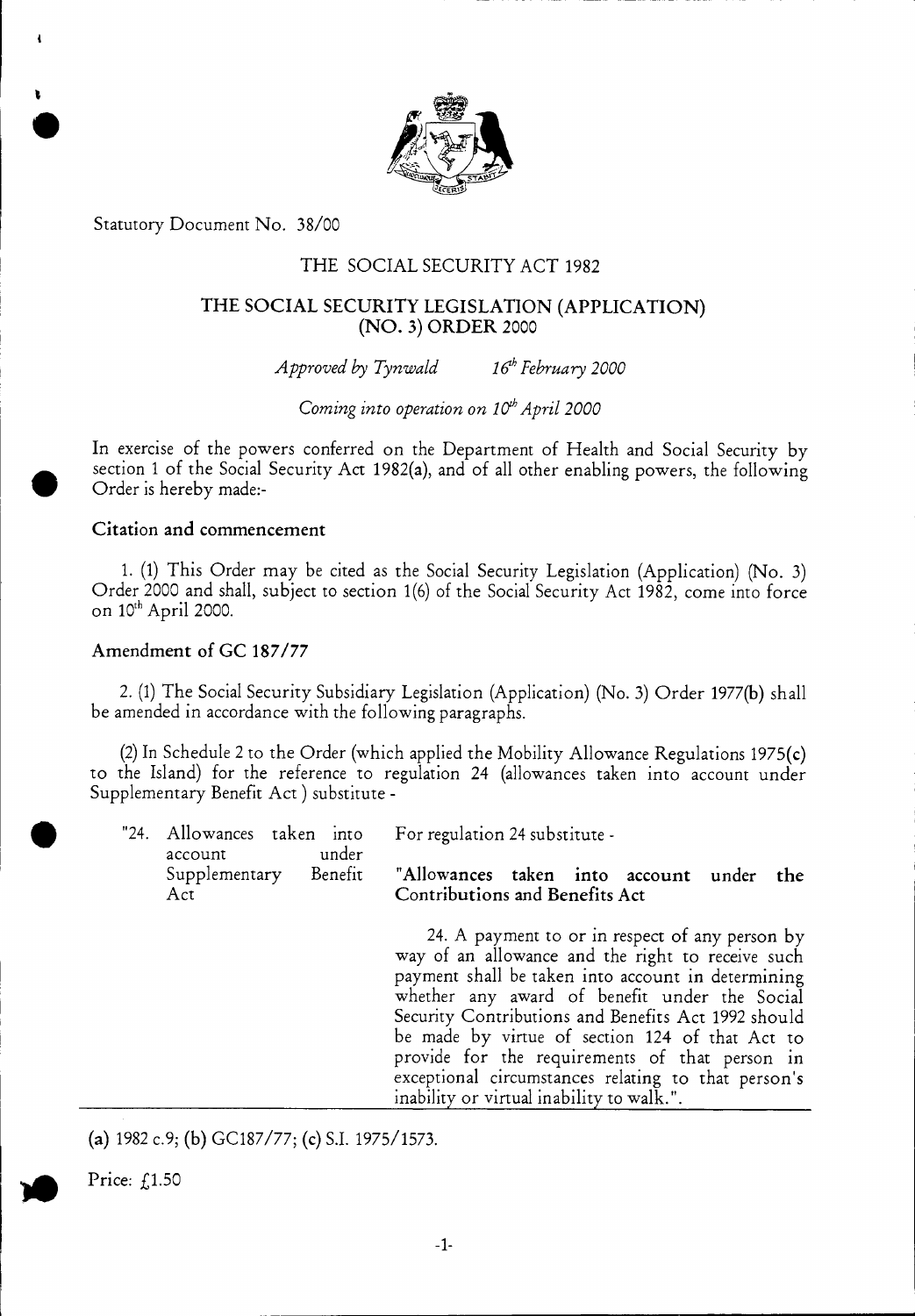(3) In Schedule 27 (which applied the Social Security Benefit (Dependency) Regulations 1977(a) to the Island) for the reference to regulation 4 (deeming benefit under the Supplementary Benefit Act 1970 to be a contribution for the maintenance of children or adult dependants) substitute **-** 

#### **"Deeming benefit under the Act abated under** section 74 **of the Administration Act to be a contribution for the maintenance of children or adult dependants**

4. Where for any period a person (in this regulation referred to as A) is entitled to, or to an increase in the amount of, any benefit prescribed under section 74 of the Social Security Administration Act 1992 (income support and other payments) in respect of another person (in this regulation referred to as B) and the amount of, or of the increase in, any such benefit is abated under section 74 of the Social Security Administration Act 1992, then in determining for the purpose of the Social Security Administration Act 1992 whether A is wholly or mainly maintaining or is contributing at any weekly rate to the maintenance of, or is or has been contributing at any weekly rate to the cost of providing for, B, the amount by which such benefit for any week has been so abated shall be deemed to be a contribution of that amount for that week made by A for the maintenance of **B.".** 

#### **Amendment of** GC 226/81

3. (1) Schedule 21 to the Social Security Subsidiary Legislation (Application) Order 1981(b) (which applied the Social Security (Austria) Order 1981(c) to the Island) shall be amended in accordance with the following paragraph.

(2) After the reference to article 4 insert the following article -

| "Schedule Convention on SS |  |
|----------------------------|--|
| Between the UK of GB       |  |
| and NI and the Republic    |  |
| of Austria                 |  |

In article 20 for the words "supplementary benefit" (in each place) substitute "income support".

,

t •

•

•

#### **Amendment of** GC 68/84

4. (1) Schedule 6 to the Social Security Legislation (Application) Order 1984(d) (which applied the Social Security (Contributions) Amendment Regulations 1984(e) to the Island) shall be amended in accordance with the following paragraph.

(2) After the reference to regulation 11 insert -

- "12. Amendment of regulation 35 of the principal regulations 1) In paragraph (b) in the inserted paragraph - (a) for the words "supplementary benefit" and "supplementary pension or<br>allowance" substitute "income
	- allowance" support"; (b) for the words "supplementary benefit
	- officer" substitute "adjudication officer".".

(a) S.I. 1977/343; **(b)** GC226/81; (c) S.I. 1981/605; **(d)** GC68/84; (e) S.I. 1984/77.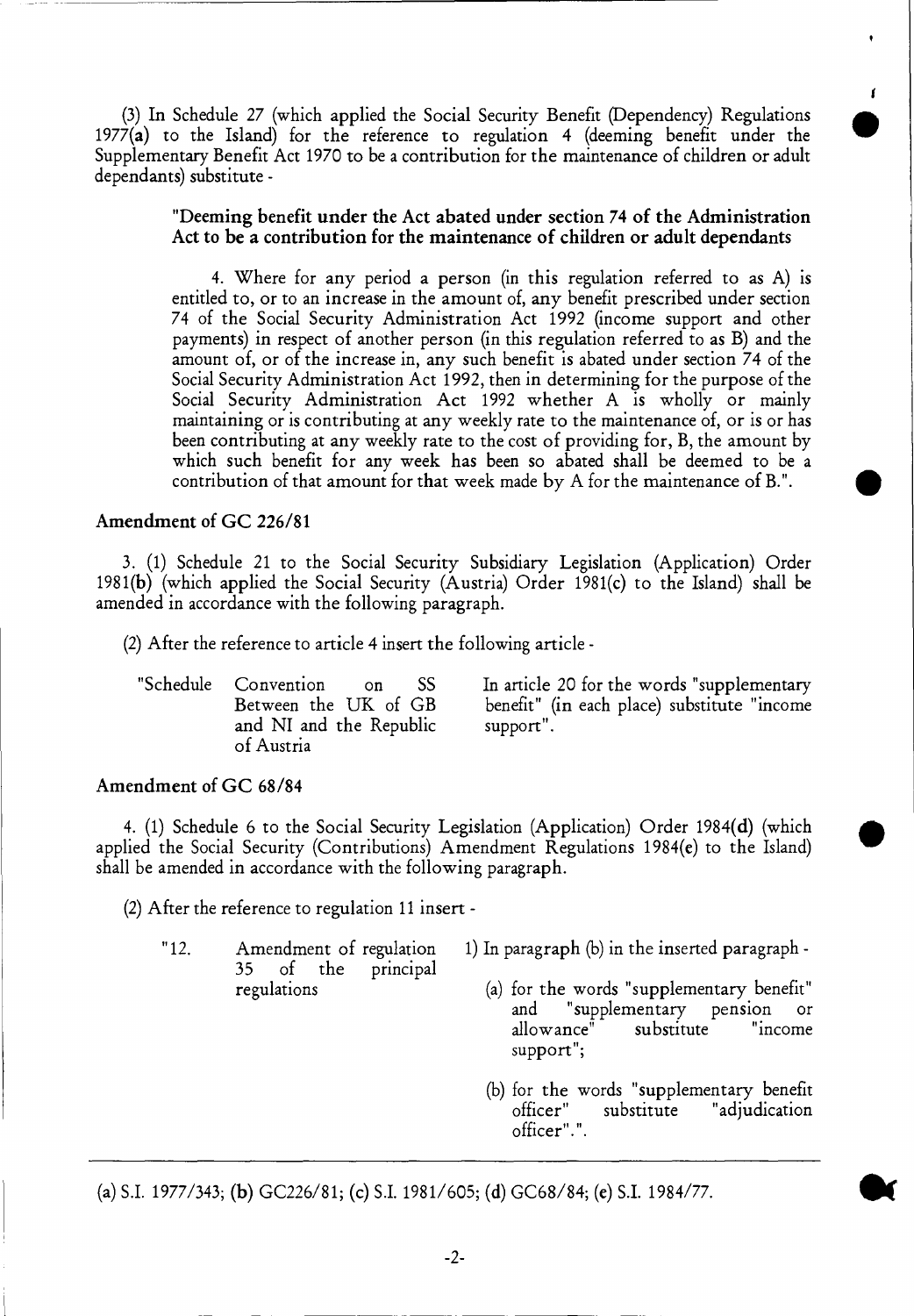# Amendment of GC 76/85

i •<br>●

5. (1) Schedule 1 to the Social Security Legislation (Application) (No. 2) Order 1985(a) (which applied the Social Security (General Benefit) Regulations 1982(b) to the Island) shall be amended in accordance with the following paragraphs.

(2)In the reference to regulation 1 (citation, commencement and interpretation) at the beginning of the reference to paragraph (2) insert -

"after the definition of "the Act" insert -

"the benefit Acts" means the Social Security Contributions and Benefits Act 1992 and the Jobseekers Act 1995;".

(3)After the reference to regulation 2 insert the following -

"4. Interim payments by way of In paragraph (2) for the words "(whether benefit under the Act or the Supplementary Benefits Act 1976)" substitute "(under the benefit Acts)".

# Amendment of GC 108/88

6. (1) Schedule 3 to the Social Security Legislation (Application) (No. 5) Order 1988(c) (which applied the Social Security Benefit (Dependency) Amendment Regulations 1987(d) to the Island) shall be amended in accordance with the following paragraph.

(2) For the reference to regulation 3 (amendment of regulation 4B of the principal regulations) substitute -

"3. Amendment of regulation In the inserted paragraph (3) - 4B of the principal

- regulations (a) omit the words from ", 7B (child" to "Act  $1973$ ";
	- (b) for the words "supplementary benefit" substitute "income support".

# Amendment of GC 198/90

7. (1) Schedule 1 to the Social Security Legislation (Application) (No. 5) Order 1990(e) (which applied the Social Security (Recoupment) Regulations 1990(f) to the Island) shall be amended in accordance with the following paragraph.

(2) In the reference to regulation 2 (relevant benefits) -

(a) for sub-paragraph  $(a)(ii)$  substitute -

"(ii) for sub-paragraph (d) substitute -

(a) GC76/85; (b) S.I. 1982/1408; (c) GC108/88; (d) S.I. 1987/355; (e) GC198/90; • (f) S.I. 1990/322.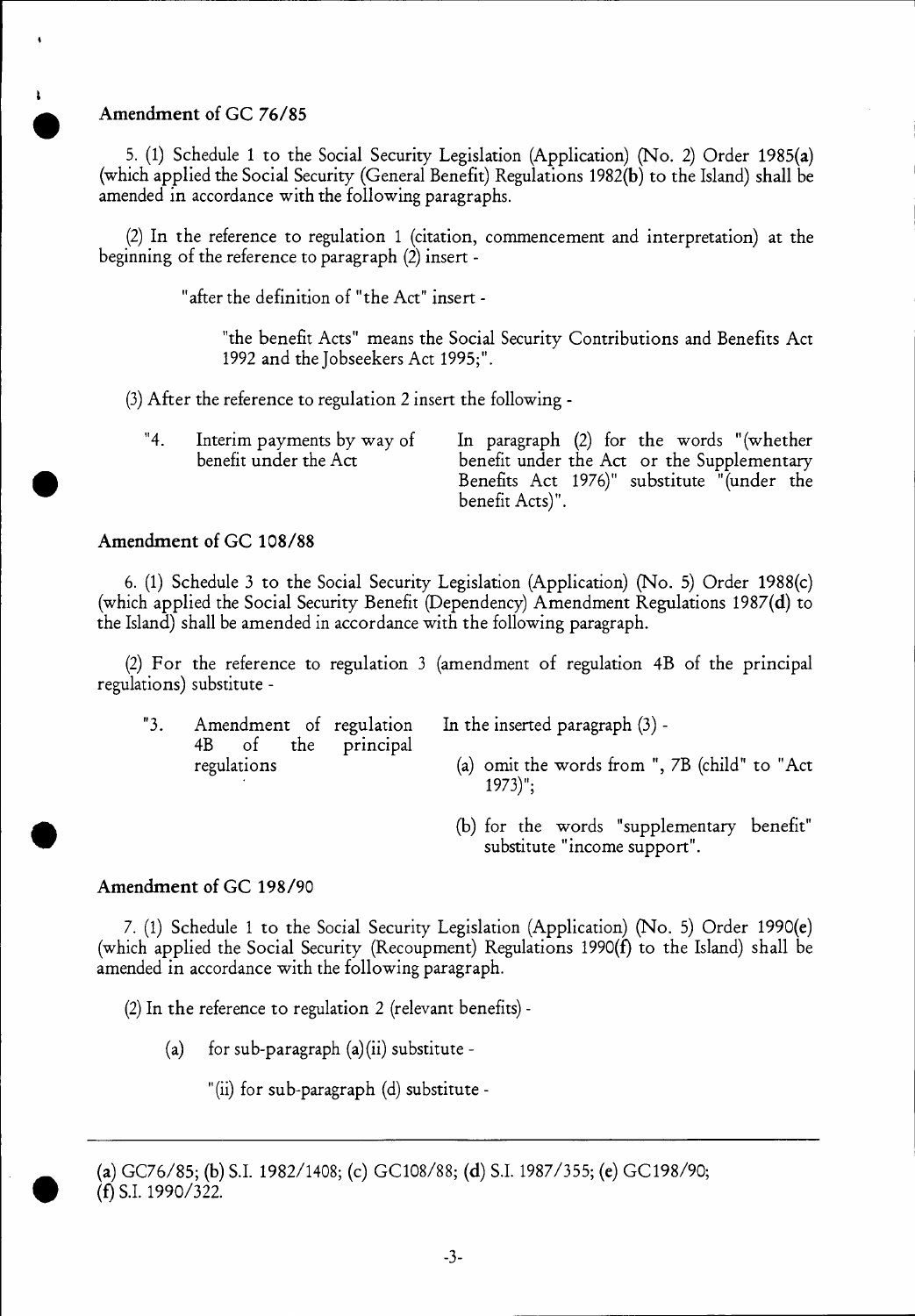"(d) income support, under the Income Support (General) (Isle of Man) Regulations 2000;";";

t •

•

•

**(b)** in sub-paragraph (b) in the inserted paragraph (2) for the words "supplementary benefit" substitute "income support".

# **Amendment of GC 129/92**

8. (1) Part IV of the Schedule to the Social Security Legislation (Application) (No. 3) Order 1992(a) (which applied the Disability Working Allowance (General) Regulations 1991(b) to the Island) shall be amended in accordance with the following paragraphs.

(2) In the reference to regulation 2 (interpretation) -

- (a) for sub-paragraph (b) substitute
	- "(b) for the definition of "concessionary payment" substitute -

""concessionary payment" means a payment made under regulation 3(1) of the Income Support (General) (Isle of Man) Regulations 2000;";

(b) omit sub-paragraph (d).

(3) After the reference to regulation 7 (income-related benefits) insert -

| "8. |             |  | Persons of a prescribed |                                            | In paragraph $(2)(a)$ for the words |  |  |  |
|-----|-------------|--|-------------------------|--------------------------------------------|-------------------------------------|--|--|--|
|     | description |  |                         | "supplementary benefit" substitute "income |                                     |  |  |  |
|     |             |  |                         |                                            | support".".                         |  |  |  |

# **Amendment of SD 268/94**

9. (1) The Schedule to the Social Security Legislation (Application) (No. 9) Order 1994(c) (which applied the Social Security Pensions (Home Responsibilities) Regulations 1994(d) to the Island) shall be amended in accordance with the following paragraph.

(2) In the reference to regulation 2 (preclusion from regular employment) for paragraph 3) substitute -

"3) for sub-paragraph (b) of paragraph (2) substitute -

"(b) that -

- (i) as a person to whom paragraph 3 of Schedule 1 to the Income Support (General) (Isle of Man) Regulations 2000 applies he is not required to be available for employment; and
- (ii) income support is payable to him.".

**(a)** GC129/92; **(b)** S.I. 1991/2887; (c) SD268/94; **(d)** S.I. 1994/704. 410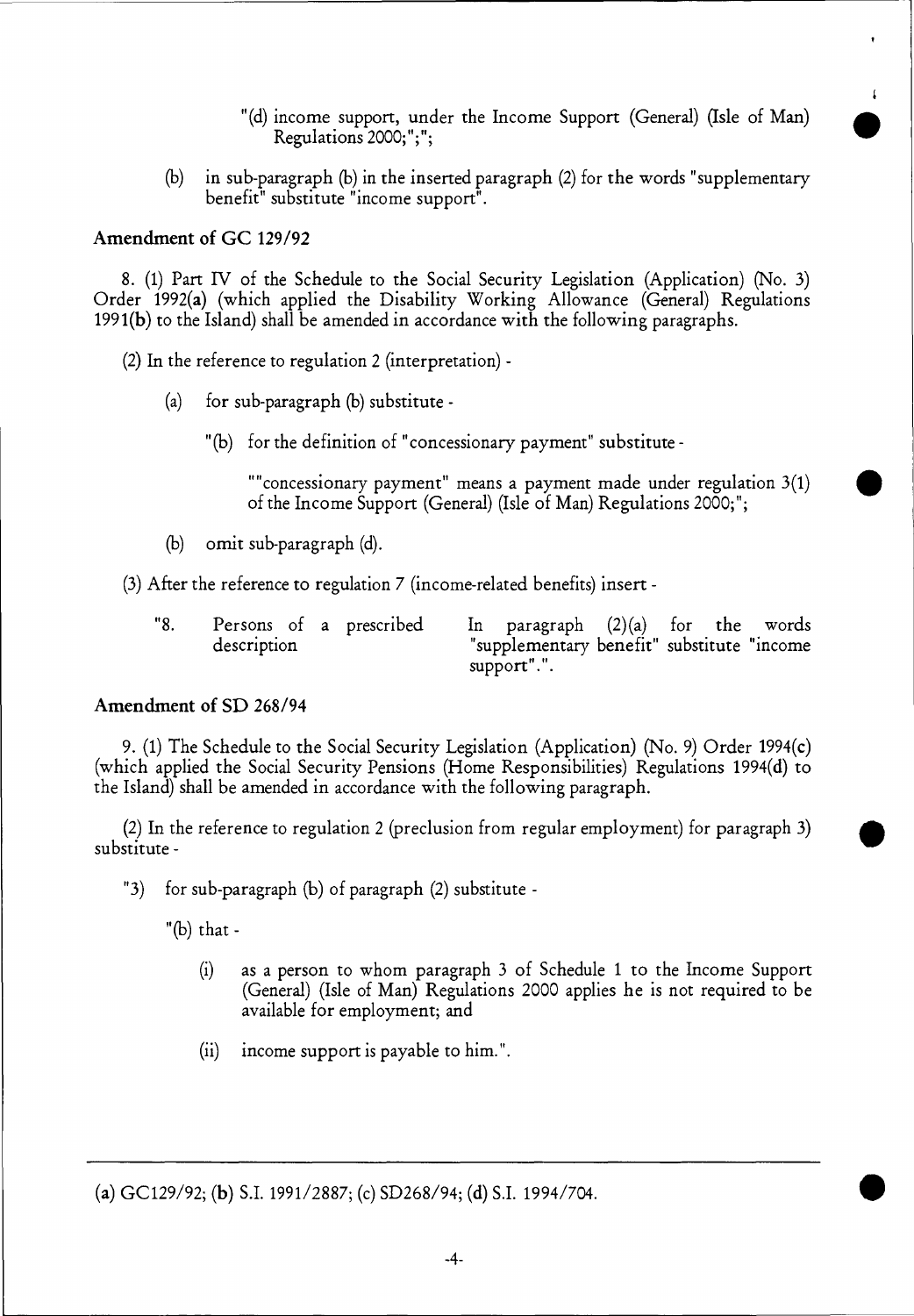# • **Amendment of SD 123/95**

10. (1) The Social Security Legislation (Application) (No. 4) Order 1995(a) (which applied the Social Security (Incapacity Benefit - Increases for Dependants) Regulations 1994(b) to the Island) shall be amended in accordance with the following paragraph.

(2) In Schedule 2 to the Order in regulation 7(3) (circumstances in which a person entitled to child benefit is to be treated as if he were not so entitled) for the words "supplementary benefit" substitute "income support".

### **Amendment of SD 138/96**

11. (1) The Social Security Legislation (Application) (No. 2) Order 1996(c) (which applied the Social Security (Adjudication) Regulations 1995(d) to the Island) shall be amended in accordance with the following paragraphs.

(2) In regulation  $1(2)$  (citation, commencement and interpretation) -

• (a) after the definition of "inquiry" insert -

"the Income Support Regulations" means the Income Support (General) (Isle of Man) Regulations 2000;";

(b) omit the definition of "the Supplementary Benefits Act".

(3)In regulation 63 (review in supplementary benefit cases) -

- (a) for the words "supplementary benefit" (in each place) substitute "income support";
- (b) for the words "a pension or allowance" and "the pension or allowance" substitute "income support";
- (c) in paragraph (2) for the words "order book" and "the book" substitute "instrument of benefit payment" and "that instrument" respectively";
- (d) omit paragraph (3);
- (e) in paragraph (4)
	- (i) in sub-paragraph (a) for the words "Schedule 1 to the Supplementary Benefits Act or in the Supplementary Benefit (Requirements) Regulations 1980" substitute "the Income Support Regulations";
	- (ii) for sub-paragraph (b) substitute
		- "(b) the prescribed rate of payment
			- (i) under the Contributions and Benefits Act, or
			- (ii) of a war disablement pension or war widow's pension,";

**• (a)** SD123/95; **(b)** S.I. 1994/2945; (c) SD138/96; **(d)** S.I. 1995/1801.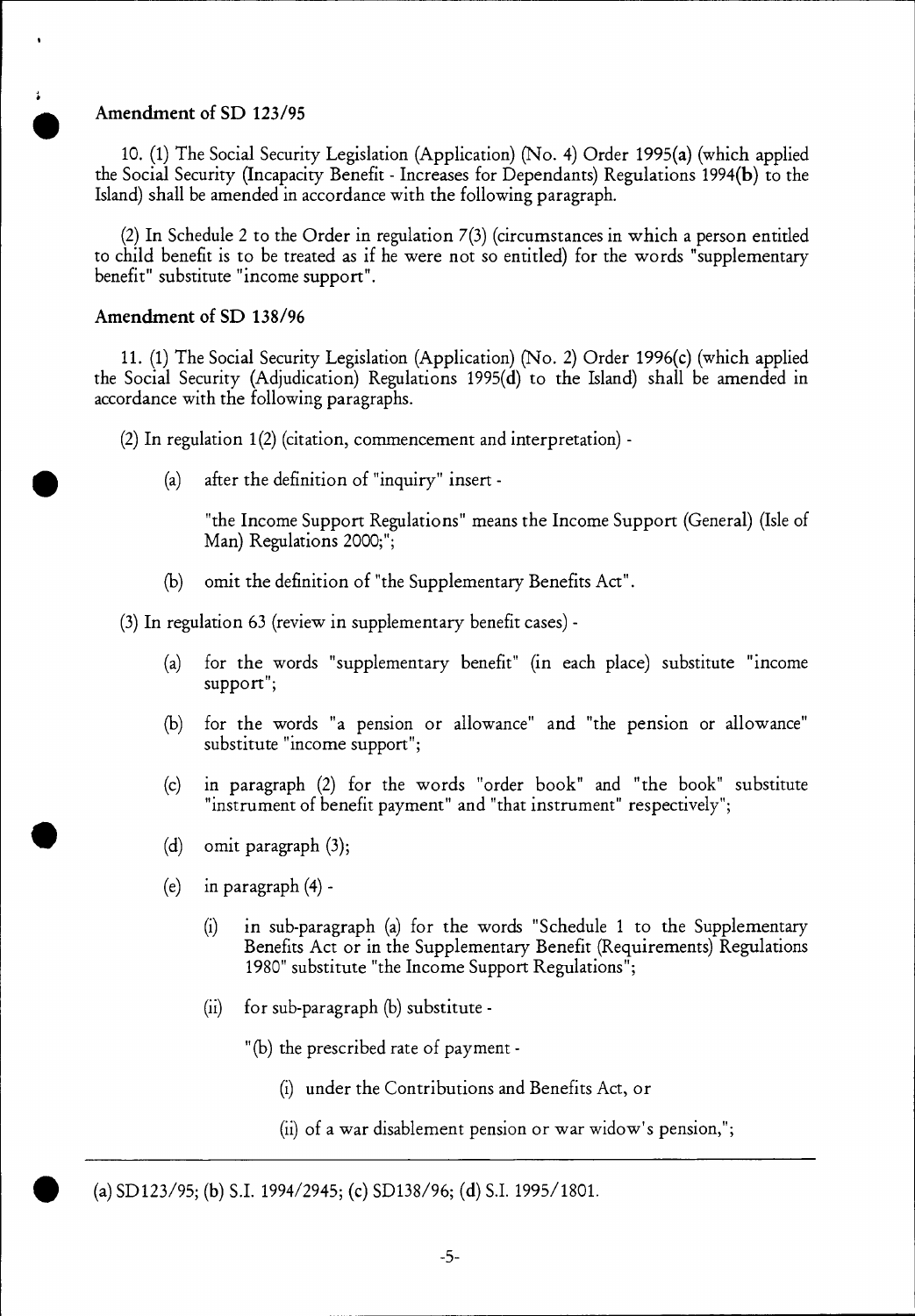(f) in paragraph (6) for the words "regulation 10(4) of the Supplementary Benefit (Requirements) Regulations 1980" substitute "regulation 18 of the Income Support Regulations".

t •

 $\bullet$ 

•

#### **Amendment of SD 346/96**

12. (1) The Schedule to the Social Security Legislation (Application) (No. 5) Order 1996(a) (which applied the Employer's Contributions Re-imbursement Regulations 1996(b) to the Island) shall be amended in accordance with the following paragraph.

(2) In regulation 1(2) (citation, commencement and interpretation) -

- (a) in the definition of "carer" for the words "paragraph 9B of Schedule 3 to the Requirements Regulations" substitute "paragraph 14 of Schedule 2 to the Income Support Regulations";
- (b) after the definition of "employer" insert -

"the Income Support Regulations" means the Income Support (General) (Isle of Man) Regulations 2000;"

- (c) in the definition of "lone parent" for the words "as "single parent" specified in regulation 2(1) of the Supplementary Benefit (Resources) Regulations 1981" substitute "specified in regulation 3(1) of the Income Support Regulations";
- (d) omit the definition of "the Requirements Regulations".

# **Amendment of SD 497/97**

13. (1) The Schedule to the Social Security Legislation (Application) (No. 6) Order 1997(c) (which applied the Social Security (Child Maintenance Bonus) Regulations 1996(d) to the Island) shall be amended in accordance with the following paragraphs.

(2) In regulation 1 (citation, commencement and interpretation) -

- (a) in paragraph (2) in the definition of "benefit week" for sub-paragraph (a) substitute -
	- "(a) where the relevant benefit is income support, has the meaning it has in the Income Support (General) (Isle of Man) Regulations 2000 by virtue of regulation 3(1) of those Regulations;";
- (b) in paragraph (4) for the words "supplementary benefit" substitute "income support".

(3) In regulation 3 (entitlement to a bonus) in paragraph (1)(e)(i) for the words "supplementary benefit" substitute "income support".

(4) In regulation 8 (retirement) for the words "supplementary benefit" (in each place) substitute "income support".

**(a)** SD346/96; **(b)** S.I. 1996/195; (c) SD497/97; **(d)** S.I. 1996/3195.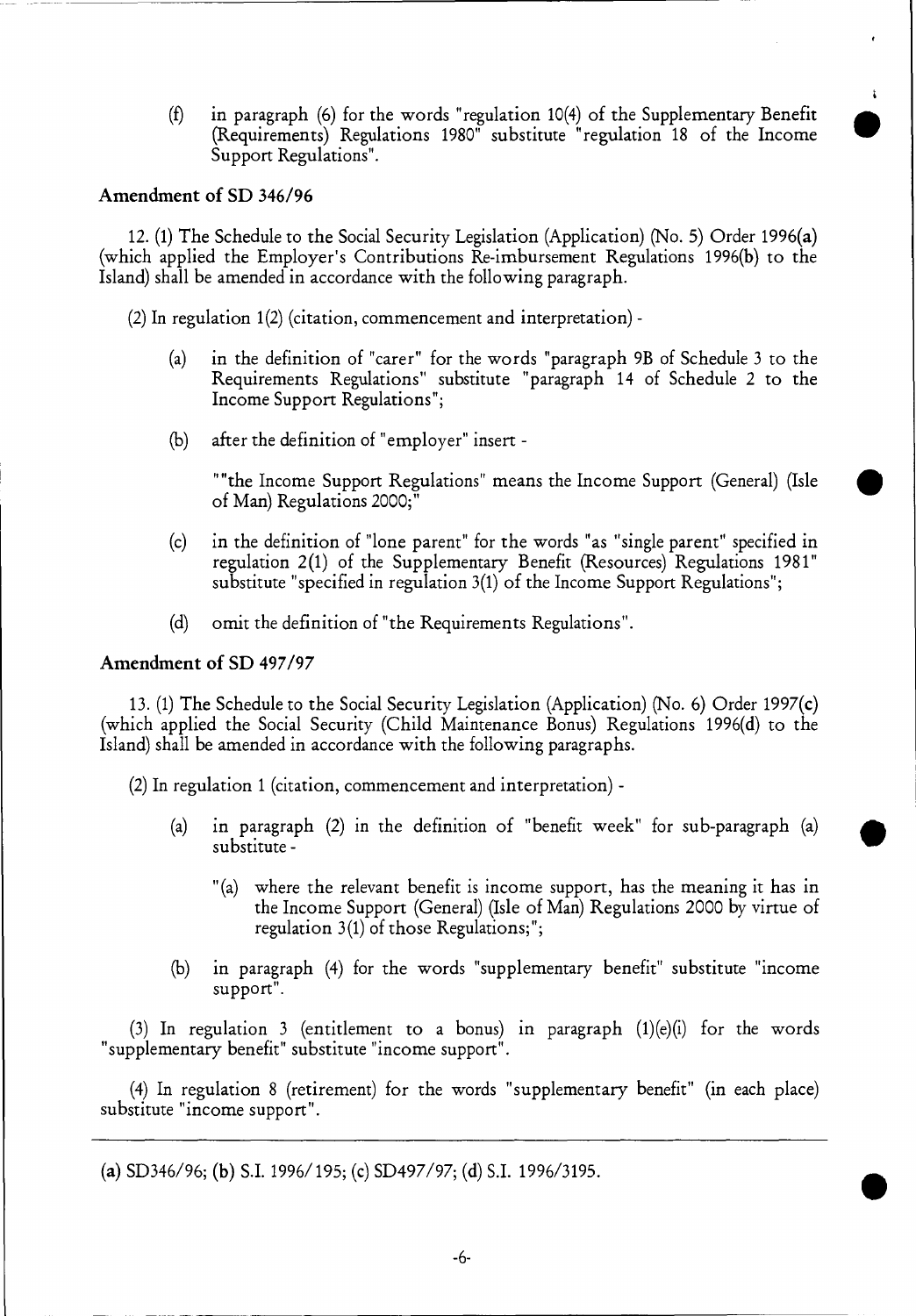(5) In regulation 10 (claiming a bonus) in paragraph (6) for the words "supplementary benefit" (in each place) substitute "income support".

(6)In regulation 12 (payment of a bonus) for the words "supplementary benefit" (in each place) substitute "income support".

(7)In regulation 14 (bonus to be treated as capital) for sub-paragraph (e) substitute -

"(e) income support;".

# Amendment of SD 359/98

。<br>●

14. (1) Schedule 1 to the Social Security Legislation (Application) (No. 3) Order 1998(a) (which applied the Social Security (Payments on account, Overpayments and Recovery) Regulations 1988(b) to the Island) shall be amended in accordance with the following paragraphs.

(2) In regulation 1 (citation, commencement and interpretation) in paragraph (2) -

- (a) in the definition of "benefit" for the words "supplementary benefit" substitute "income support";
- (b) omit the definitions of "the Resources Regulations", "the Supplementary Benefits Act" and "supplementary pension or allowance";
- (c) after the definition of "guardian's allowance" insert -

"the Income Support Regulations" means the Income Support (General) (Isle of Man) Regulations 2000;".

(3) In regulation 5 (offsetting prior payment against subsequent award) in paragraph (3) for the words "supplementary pension or allowance" substitute "income support".

(4) In regulation 7 (duplication and prescribed income) -

- (a) in paragraph  $(1)$  -
	- (i) for the words "supplementary benefit" substitute "income support";
	- (ii) in sub-paragraph (a) for the words "Part III of the Resources Regulations" substitute "Part VI of the Income Support Regulations";
	- (iii) in sub-paragraph (b) for the words "regulation 4 of the Resources Regulations" and "regulation 13 of the Resources Regulations" substitute "regulation 49 of the Income Support Regulations" and "regulation 64 of the Income Support Regulations" respectively;
- (b) in paragraph (3) for the words "regulation 13 of the Resources Regulations" substitute "regulation 64 of the Income Support Regulations".

**II** (a) SD359/98; (b) S.I. 1988/664.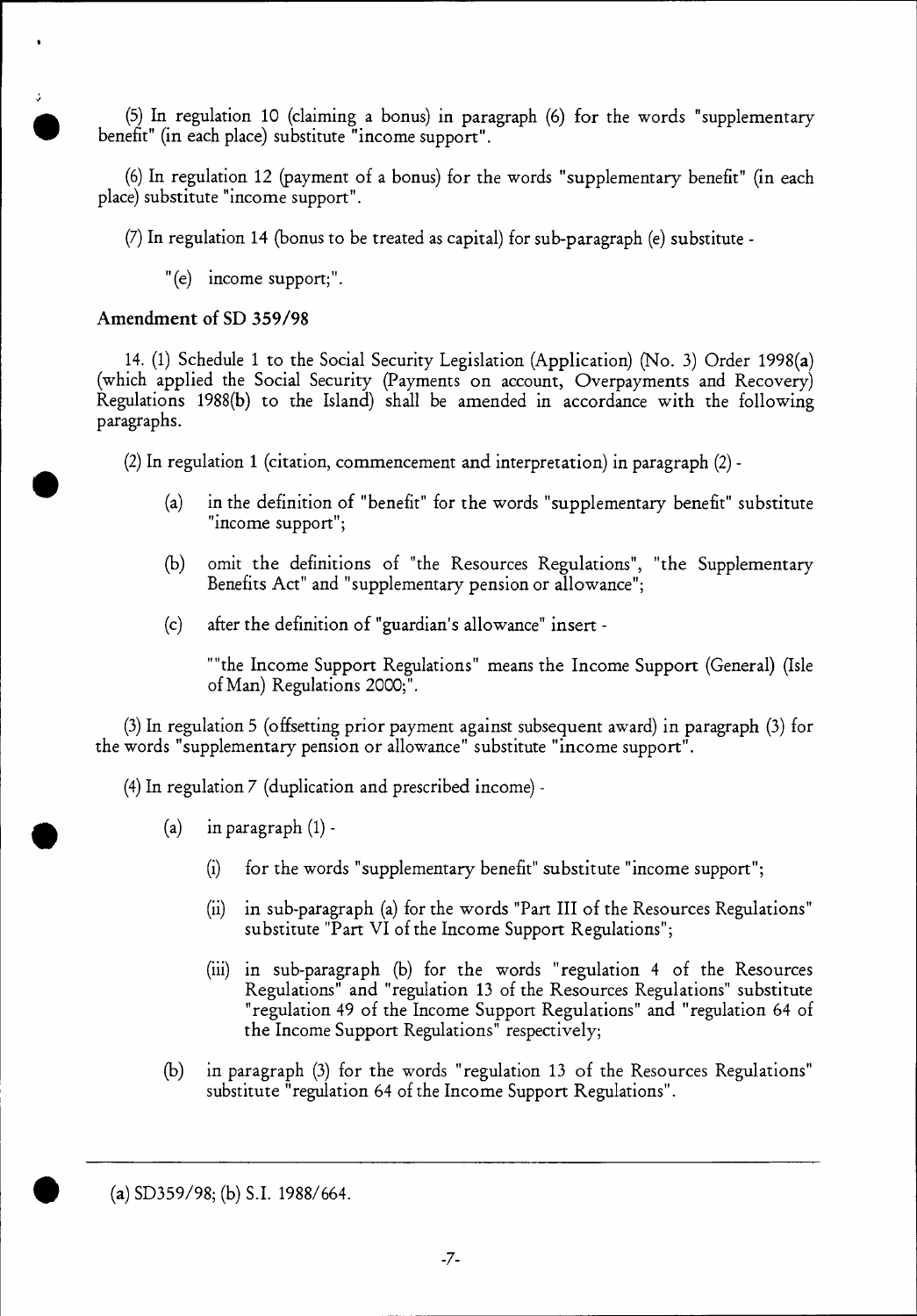(5) In regulation 8 (duplication and prescribed payments) in paragraph (2) for the words "a supplementary pension or allowance" substitute "income support".

(6) In regulation 13 (sums to be deducted in calculating recoverable amounts) in subparagraph (b) for the words "supplementary pension or allowance" substitute "income support".

(7) In regulation 14 (quarterly diminution of capital resources) -

- (a) in the heading for the words "capital resources" substitute "capital";
- (b) in paragraph (1)
	- (i) for the words "a supplementary pension or allowance" and "supplementary pension or allowance or" substitute "income support";

•<br>●

- (ii) for the words "capital resources" substitute "capital";
- (iii) for the words "their" and "those resources" substitute "its" and "that capital" respectively;
- (c) in paragraph (2) for the words "capital resources" substitute "capital";
- (d) in paragraph (3) in the definition of "overpayment period"
	- (i) for the words "a supplementary pension or allowance" substitute "income support";
	- (ii) for the words "a capital resource" in the definition of "overpayment period" substitute "the capital".

(8) In regulation 15 (recovery by deduction from prescribed benefits) in paragraph (2)(d) for the words "supplementary pension or allowance" substitute "income support".

(9) In regulation 16 (limitations on deductions from prescribed benefits) -

(a) in paragraph (4A) for sub-paragraph (a) substitute -

"(a) income support;";

- (b) in paragraph (6) for sub-paragraph (a) substitute
	- "(a) in the calculation of the income of a person to whom income support is payable, the amount of earnings or other income falling to be taken into account is reduced by paragraphs 4 to 11 of Schedule 6 to the Income Support Regulations (sums to be disregarded in the calculation of earnings) or paragraph 11 and 13 of Schedule 7 to those Regulations (sums to be disregarded in the calculation of income other than earnings); or".

(10) In regulation 17 (recovery from couples) for the words "supplementary pension or allowance" (in each place) substitute "income support".

(11) In regulation 18 (recovery by deductions from earnings) -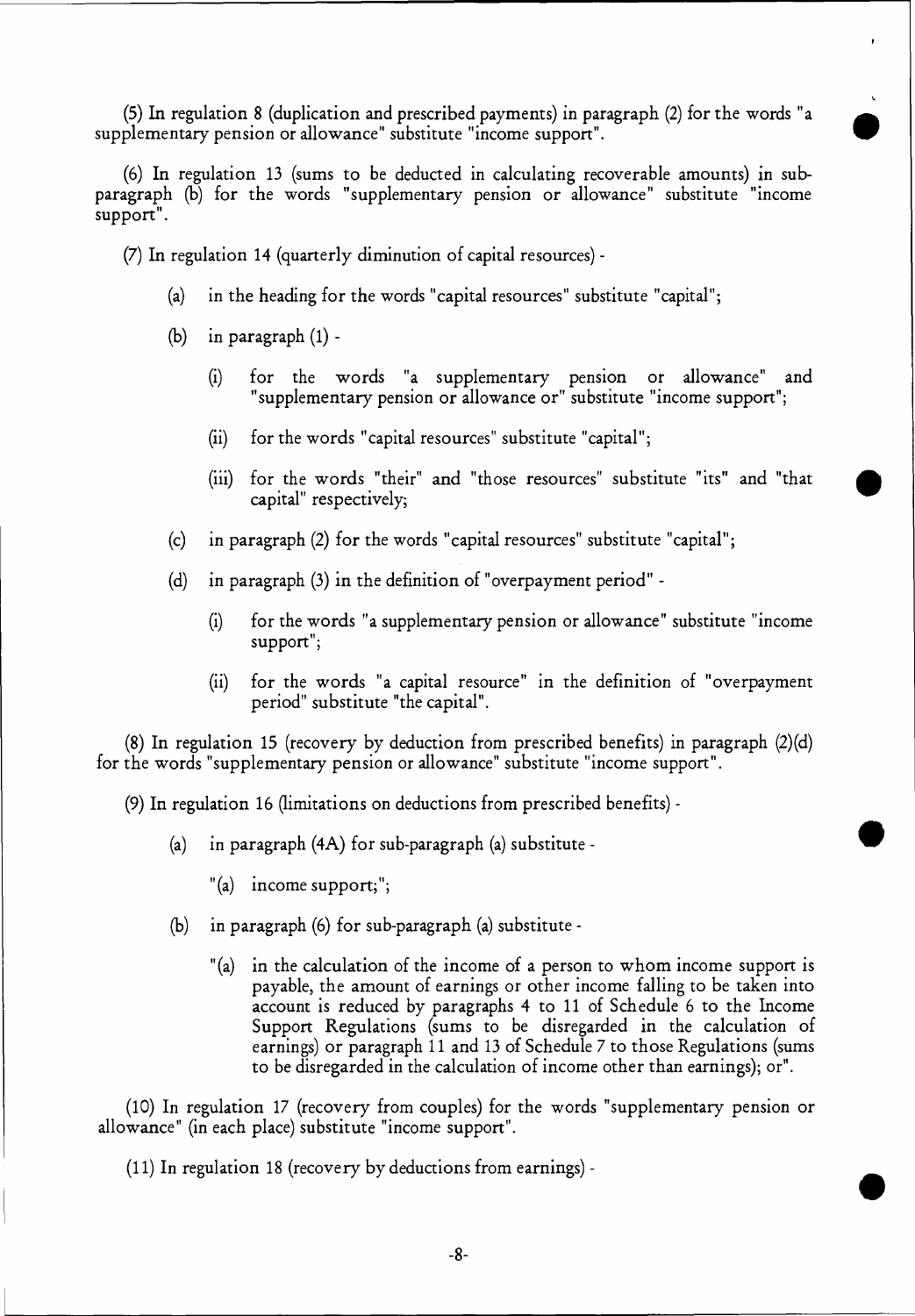- (a) for the words "supplementary pension or allowance" (in each place) substitute "income support";
- (b) for the words "section 9(1) of the Supplementary Benefits Act" (in each place) substitute "section 127 of the Contributions and Benefits Act".

(12) In regulation 19 (award and protected earnings) -

- (a) for the words "supplementary pension or allowance" (in each place) substitute "income support";
- (b) for the words "section 9(1) of the Supplementary Benefits Act" (in each place) substitute "section 127 of the Contributions and Benefits Act";
- (c) in paragraph (4) for the words from "weekly amount" to the end substitute "aggregate of the amounts calculated under regulations 15(a) to (d), 16(1)(a) to (d) or 18, as the case may be, of the Income Support Regulations".

(13) In regulation 20 (service and contents of deduction notices) for the words "supplementary pension or allowance" where they twice appear substitute "income support".

(14) In regulation 22 (effect of deduction notice) in paragraph (5)(a) for the words "supplementary pension or allowance" substitute "income support".

#### Amendment of SD 360/98

**4** 

 $\bullet$ 

15. (1) The Schedule to the Social Security Legislation (Application) (No. 4) Order 1998(a) (which applied the Social Security (Claims and Payments) Regulations 1987(b) to the Island) shall be amended in accordance with the following paragraphs.

(2) In regulation 4 (making a claim for benefit) for the words "supplementary benefit" (in each place) substitute "income support".

(3) In regulation 6 (date of claim) for the words "supplementary benefit" (in each place) substitute "income support".

0 (4) In regulation 16 (date of entitlement under an award etc.) in paragraph (4) for the words "supplementary benefit" substitute "income support".

(5) In regulation 19 (time for claiming benefit) for the words "supplementary benefit" (in each place) substitute "income support".

(6) In regulation 21 (direct credit transfer) in paragraph (3A) for the words "supplementary benefit" (in each place) substitute "income support".

(7) In regulation 26 (supplementary benefit) for the words "supplementary benefit" (in each place) substitute "income support".

(8) In regulation 30 (payments on death) in paragraph (5) for the words "supplementary benefit" substitute "income support".

#### (a)  $SD360/98$ ; (b) S.I. 1987/1968.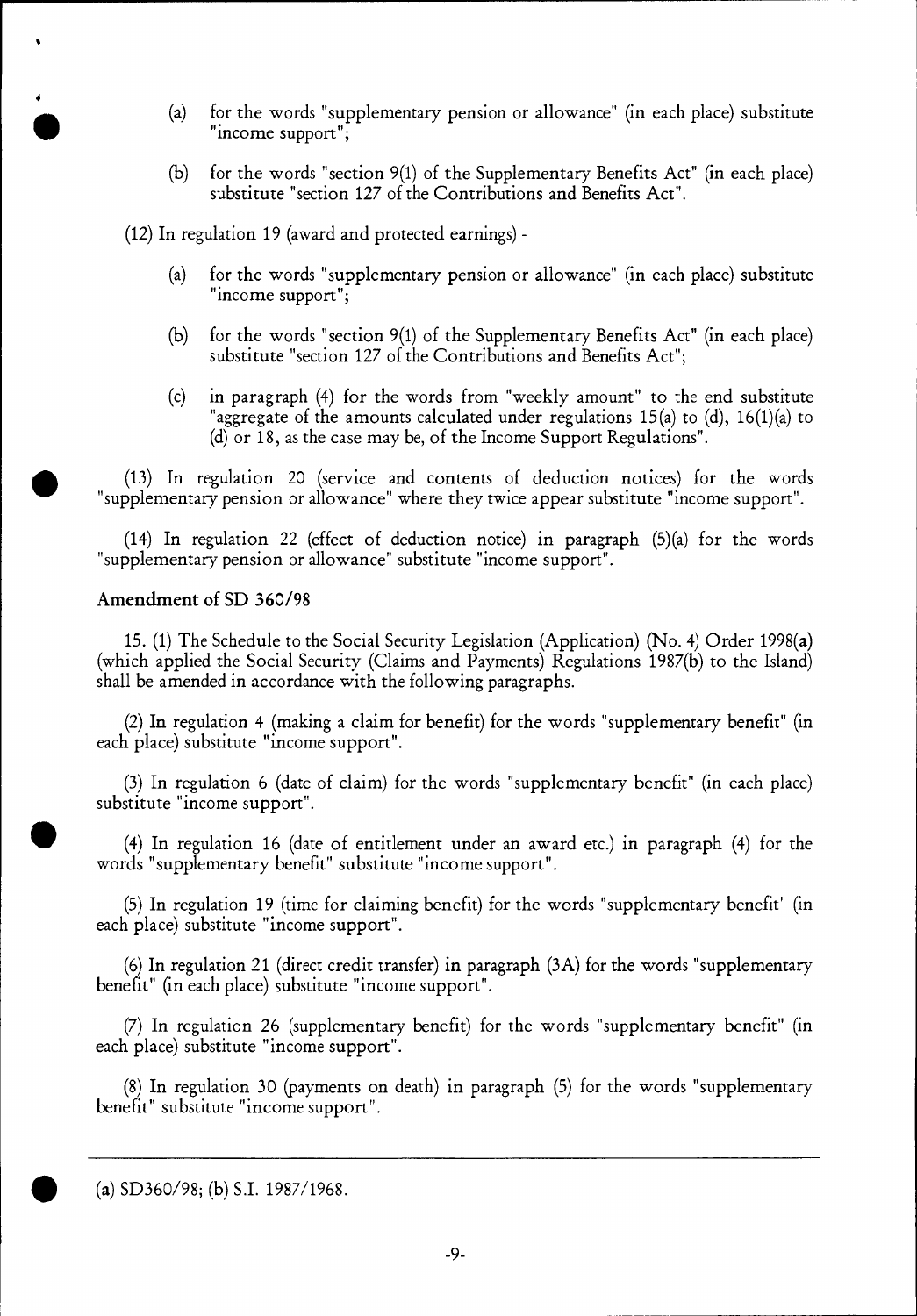(9) In regulation 32 (information to be given when obtaining payment of benefit) in paragraph (3) for the words "supplementary benefit" substitute "income support".

•<br>●

**e** 

 $\bullet$ 

(10) In Schedule 1 (benefit claims and other benefit etc.) in Part I in column 1 of the table for the words "Supplementary benefit" substitute "Income support".

(11) In Schedule 4 (prescribed times for claiming benefit) in column 1 of the table for the words "Supplementary benefit" substitute "Income support".

(12) In Schedule 7 (manner and time of payments etc.) -

- (a) for the words "supplementary benefit" (in each place) substitute "income support";
- (b) in paragraph 3A(2) for the words "a supplementary benefit" substitute "income support".

(13) In Schedule 9 (deductions from benefit and direct payment to third parties) -

- (a) in paragraph 1(1) in the definition of "specified benefit" for the words "supplementary benefit" (in each place) substitute "income support";
- (b) in paragraph  $4(1)$  -
	- $(i)$  for the words "supplementary benefit" substitute "income support";
	- (ii) for the words "regulation 10(4) of the Supplementary Benefit (Requirement) Regulations 1980" substitute "regulation 18 of the Income Support Regulations".

## **Amendment of** SD 640/98

16. (1) In Schedule 1 to the Social Security Legislation (Application) (No. 8) Order 1998(a) (which applied the Social Security (Claims and Payments) (Jobseeker's Allowance Consequential Amendments) Regulations 1996(b) to the Island) shall be amended in accordance with the following paragraph.

(2) In regulation 2 (amendment of Claims and Payments Regulations 1987) -

- (a) in paragraph (2)(c) in the inserted paragraph (2A) for the words "supplementary benefit" (in each place) substitute "income support";
- (b) in paragraph (6)(b) for words "supplementary benefit" (in each place) substitute "income support";
- (c) in paragraph (10)(a) in the inserted paragraph (1A) for the words "supplementary benefit" substitute "income support";
- (d) in paragraph (14) in the inserted regulation 26A in paragraph (2) for the words "supplementary benefit" (in each place) substitute "income support".

**(a)** SD640/98; **(b)** S.I. 1996/1460.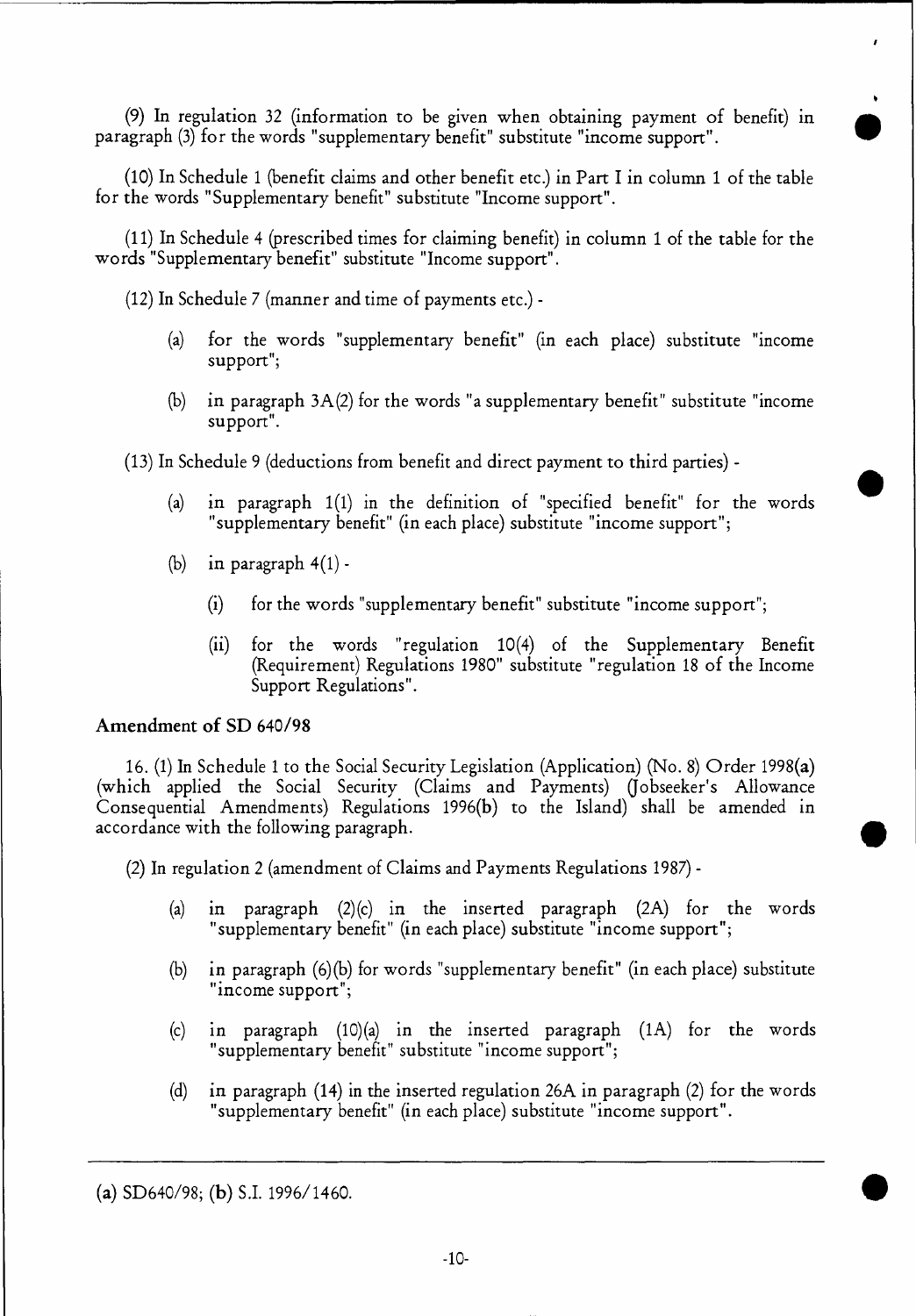## **Amendment of SD 641/98**

•<br>●

•

17. (1) The Social Security Subsidiary Legislation (Application) (No. 9) Order 1998(a) shall be amended in accordance with the following paragraphs.

(2) In Schedule 2 to the Order (which applied the Social Security and Child Support (Jobseeker's Allowance) (Consequential Amendments) Regulations 1996(b) to the Island) in regulation 2 (amendment of the Child Benefit Regulations 1976) in the inserted regulation 7C -

- (a) for the words "supplementary benefit" in the heading substitute the words "income support";
- (b) for the words "a supplementary allowance" substitute "income support".

(3) In Schedule 4 to the Order (which applied the Social Security (Adjudication) Amendment Regulations 1996(c) to the Island) in regulation 2(3) in the inserted regulations -

- (a) for the words "supplementary benefit" (in each place) substitute "income support";
- (b) in the inserted regulation 55
	- (i) for paragraph (5) substitute -

"(5) So far as may be practicable, and subject to paragraph (6), where a claimant is notified of a decision under paragraph (1) or (2) the Department shall also give or send him a written notice of assessment showing -

- (a) the total amounts of the personal allowances, family premium and other premiums and housing costs determined under Part IV of the Income Support Regulations or, as the case may be, Part VII of the Jobseeker's Allowance Regulations; or
- (b) the income taken into account.";
- (ii) for paragraph (6) substitute -

"(6) Paragraph (5) shall not apply to any determination -

- (a) that income support or income-based jobseeker's allowance is not payable for any reason other than that the claimant's income exceeds the applicable amount;
- (b) made on review under paragraph (3) of regulation 63 or paragraph (4) of regulation 63A, or, where the Department considers a written notice of assessment unnecessary, under any other provision of those regulations;

**• (a)** SD641/98; **(b)** S.I. 1996/1345; (c) S.I. 1996/1518.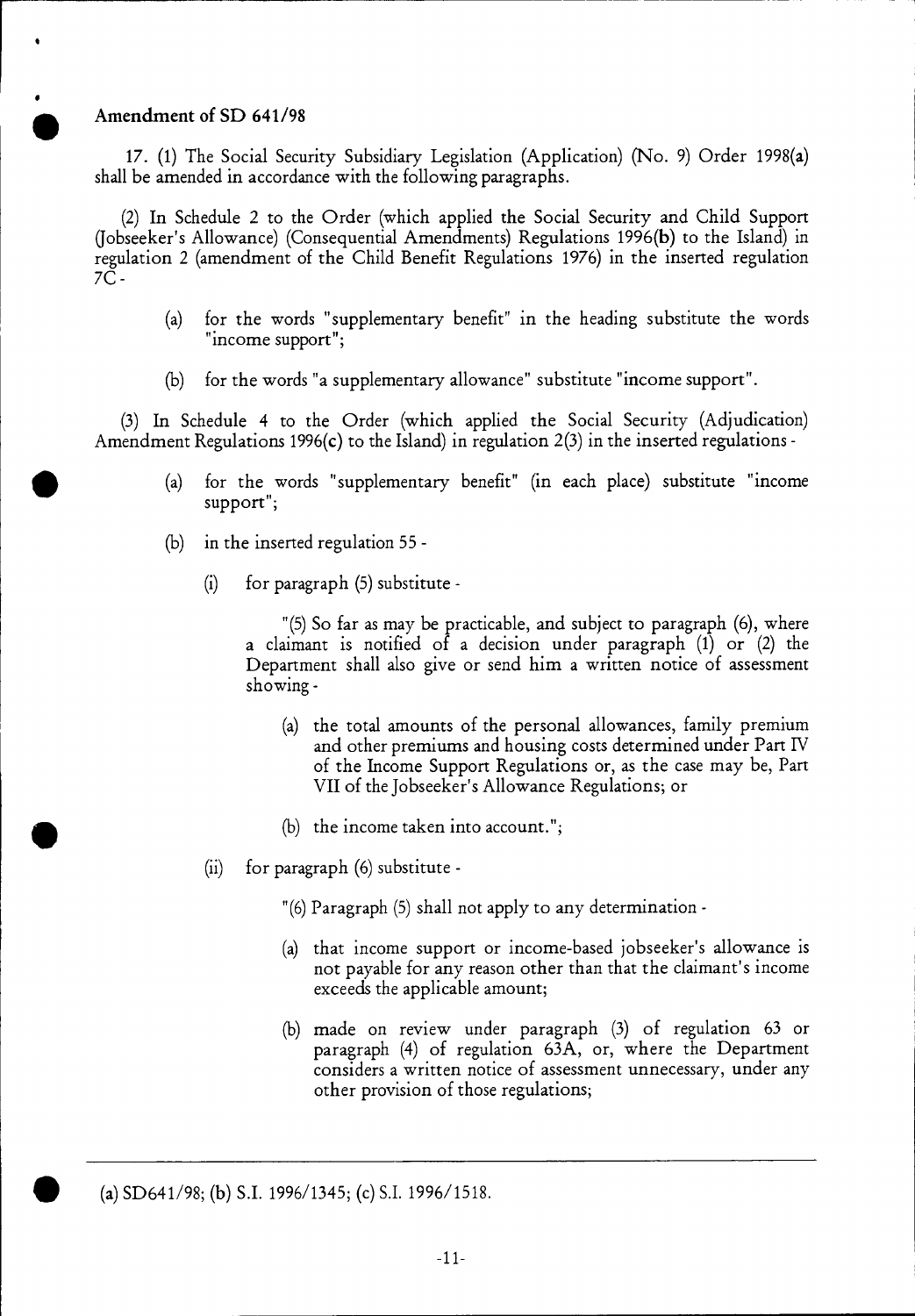(c) in respect of a claimant to whom section 127 of the Contributions and Benefits Act (return to work after a trade dispute) applies;

•

•

**0** 

•

- (d) under the Supplementary Benefit (Urgent Cases) Regulations 1981.";
- (c) in the inserted regulation 56
	- (i) for paragraph  $(1)(a)$  substitute -
		- "(a) the question as to what housing costs are to be included in the claimant's applicable amount by virtue of regulation  $15(e)$  or  $16(1)(e)$ of, and Schedule 2 to, the Income Support Regulations and the adjudication officer is satisfied that not all of those housing costs can be immediately determined, he shall proceed to determine the claim or question on the assumption that the housing costs to be included in the claimant's applicable amount are those that can be immediately determined;";
	- (ii) for paragraph  $(3)(b)$  substitute -
		- "(b) whether for the purposes of regulation 9 of the Income Support Regulations (relevant education) a person is by virtue of that regulation to be treated as receiving relevant education;";
	- (iii) for paragraph  $(3)(c)$  substitute -
		- "(c) whether in relation to any claimant the applicable amount includes severe disability premium by virtue of  $15(d)$  or  $16(1)(d)$  of, and paragraph 11 of Schedule 2 to, the Income Support Regulations.".

(4) In Schedule 5 to the Order (which applied the Social Security (Claims and Payments and Adjudication) Amendment Regulations 1996(a) to the Island) in regulation 5 for the inserted sub-paragraph substitute -

> "(b) claims income support, and qualifies for income support by virtue of paragraph 7 of Schedule 1 to the Income Support Regulations;".

#### **Amendment of SD 642/98**

18. (1) The Social Security Legislation (Application) (No.10) Order 1998(b) shall be amended in accordance with the following paragraphs.

(2) In Schedule 3 to that Order (which applied the Social Security and Child Support (Jobseeker's Allowance) (Miscellaneous Amendments) Regulations 1996(c) to the Island) in the definition of "benefit week" for the words "supplementary benefit" substitute "income support".

(3) Schedule 4 to that Order (which applied the Social Security (Back to Work Bonus) (No. 2) Regulations 1996(d) to the Island) shall be amended as follows.

**<sup>(</sup>a)** S.I. 1996/2306; **(b)** SD642/98; (c) S.I. 1996/2538; **(d)** S.I. 1996/2570.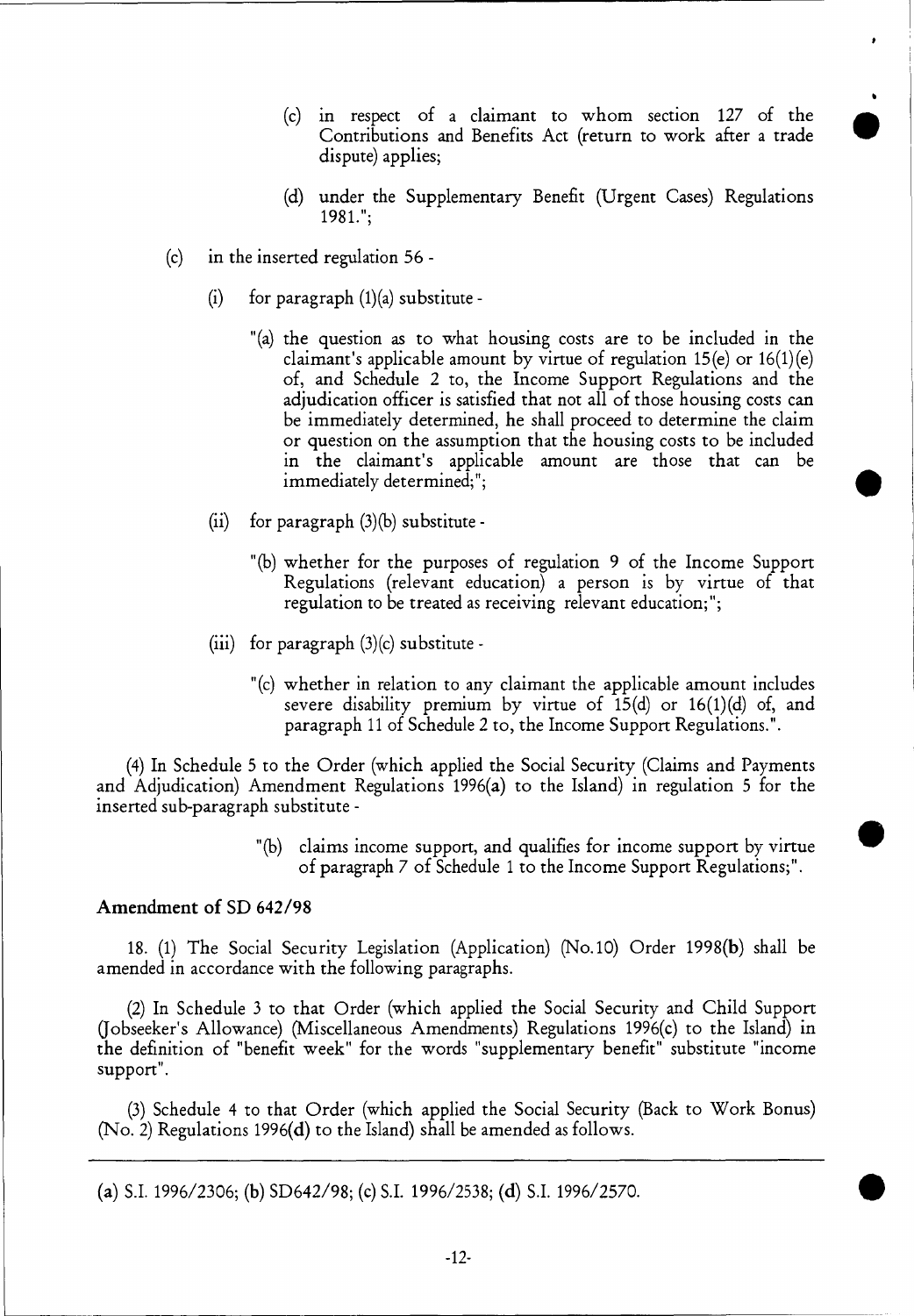- (4) In regulation 1 (citation, commencement and interpretation)
	- (a) in paragraph (2)
		- (i) in the definition of "benefit week" for the words from "supplementary benefit" to "regulation 7 of those Regulations" substitute "income support, has the meaning it has in the Income Support Regulations by virtue of regulation 3(1) of those Regulations";
		- (ii) in the definition of "earnings"
			- (aa) in paragraph (a) for the words "supplementary benefit", "regulation 10 of the Resources Regulations" and "that regulation" substitute "income support", "regulation 3 of the Income Support Regulations" and "regulation 49(13) or (14) of those Regulations" respectively;
			- (ab) in the proviso, for the words "regulation 9 of the Resources Regulations" and "supplementary benefit" substitute "regulation 40 of the Income Support Regulations" and "income support" respectively;
		- (iii) omit the definition of "the Resources Regulations";
	- (b) in paragraph (3) for the words "supplementary benefit" substitute "income support".

(3) In regulation 7 (requirements for a bonus) for the words "supplementary benefit" (in each place) substitute "income support".

(4) In regulation 8 (amount payable) in paragraph (1) -

- (a) in sub-paragraph (a) for the words "regulation 10(3), (4) and (5) of the Resources Regulations" substitute "regulation 43(2) or 45(2) of, and paragraphs 4 to 11 of Schedule 6 to, the Income Support Regulations";
- (b) in sub-paragraph (c) for the words "Supplementary Benefit (Determination of Questions) Regulations 1980" substitute "Part VII of the Income Support Regulations".

(5) In regulation 12 (couples who separate where the separated partner has attained the age of 60) in paragraph (6)(b) for the words "supplementary benefit" substitute "income support".

(6) In regulation 16 (couples both of whom are entitled to a qualifying benefit) for the words "supplementary benefit" (in each place) substitute "income support".

(7) In regulation 17 (persons attaining pensionable age) for the words "supplementary benefit" (in each place) substitute "income support".

(8) In regulation 19 (trade disputes) in paragraph (4)(a) for the words "supplementary benefit" substitute "income support".

(9) In regulation 21 (bonus treated as capital) for sub-paragraph (e) substitute -

 $"$ (e) income support;".